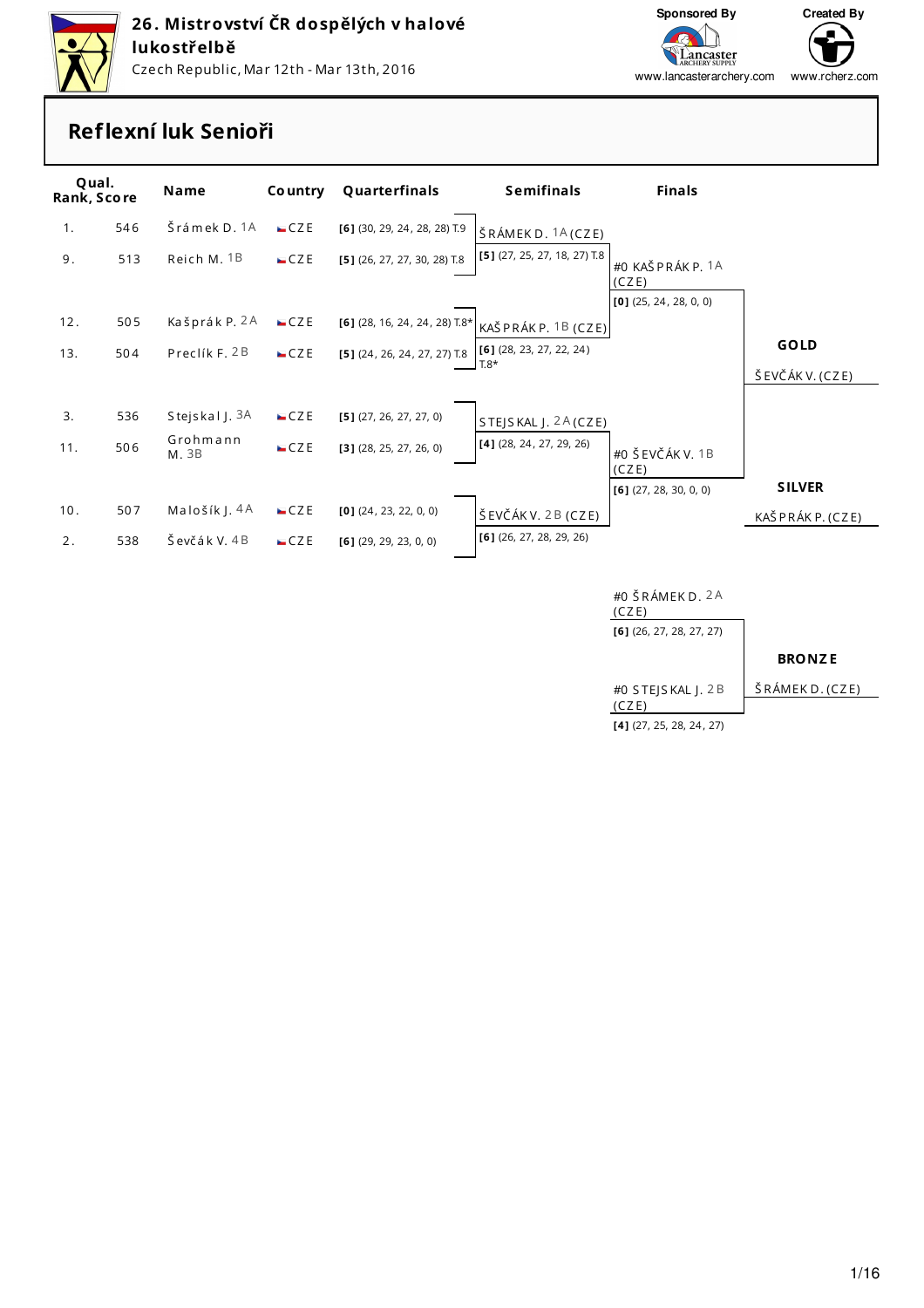

Czech Republic, Mar 12th - Mar 13th, 2016

Sponsored By Created By G  $\overline{\phantom{a}}$ Lancaster www.lancasterarchery.com www.rcherz.com

|     | Qual.<br>Rank, Score | Name                                      | <b>Country</b> | 1/8                        | Quarterfinals                   |
|-----|----------------------|-------------------------------------------|----------------|----------------------------|---------------------------------|
| 1.  | 546                  | #0 Šrámek D. $1A$ $CZE$                   |                | $[7]$ (27, 27, 26, 24, 0)  | ŠRÁMEKD. <sup>1</sup> A (CZE)   |
| 16. | 494                  | #0 Sukač L. 1B                            | CZE            | $[1]$ (24, 22, 26, 16, 0)  | $[6]$ (30, 29, 24, 28, 28) T.9  |
| 9.  | 513                  | #0 Reich M. 2A                            | CZE            | $[6]$ (8, 27, 26, 26, 26)  | REICH M. 1B (CZE)               |
| 8.  | 515                  | #0 Zapletal<br>Z. 2B                      | CZE            | $[4]$ (24, 27, 17, 26, 22) | [5] (26, 27, 27, 30, 28) T.8    |
| 5.  | 524                  | #0 Hajduk M. $3A$ $CZE$                   |                | $[0]$ (16, 24, 18, 0, 0)   | KAŠ PRÁK P. 2A (CZE)            |
| 12. | 505                  | #0 Kašprák P. 3B ■ CZE                    |                | $[6]$ (25, 25, 24, 0, 0)   | [6] (28, 16, 24, 24, 28) $T.8*$ |
| 13. | 504                  | #0 Preclík F. $4A$ $\blacksquare$ CZE     |                | $[6]$ (27, 29, 26, 20, 27) | PRECLÍKF. 2B (CZE)              |
| 4.  | 534                  | #0 Smolka Z. 4B CZE                       |                | $[4]$ (25, 26, 27, 28, 25) | $[5]$ (24, 26, 24, 27, 27) T.8  |
| 3.  | 536                  | #0 Stejskal   5A $\square$ CZE            |                | $[6]$ (28, 27, 27, 0, 0)   | STEJSKAL J. $3A$ (CZE)          |
| 14. | 502                  | #0 Malý O. 5B                             | CZE            | $[0]$ (24, 25, 24, 0, 0)   | $[5]$ (27, 26, 27, 27, 0)       |
| 11. | 506                  | #0 Grohmann<br>M. 6A                      | CZE            | $[6]$ (23, 27, 29, 29, 29) | GROHMANN M. 3B (CZE)            |
| 6.  | 520                  | #0 Cehelský<br>$\check{\mathsf{S}}$ . 6 B | CZE            | $[5]$ (29, 27, 29, 29, 25) | $[3]$ (28, 25, 27, 26, 0)       |
| 7.  | 518                  | #0 Meluzín M. 7ALCZE                      |                | $[2]$ (18, 24, 18, 25, 0)  | MALOŠÍKJ. $4A(CZE)$             |
| 10. | 507                  | #0 Malošík J. 7B CZE                      |                | $[6]$ (24, 22, 26, 26, 0)  | $[0]$ (24, 23, 22, 0, 0)        |
| 15. | 496                  | #0 Smrček J. 8A <b>= CZE</b>              |                | $[0]$ (20, 25, 14, 0, 0)   | ŠEVČÁK V. 4B (CZE)              |
| 2.  | 538                  | #0 Ševčák V. 8 B $\blacksquare$ CZE       |                | $[6]$ (27, 28, 27, 0, 0)   | $[6]$ (29, 29, 23, 0, 0)        |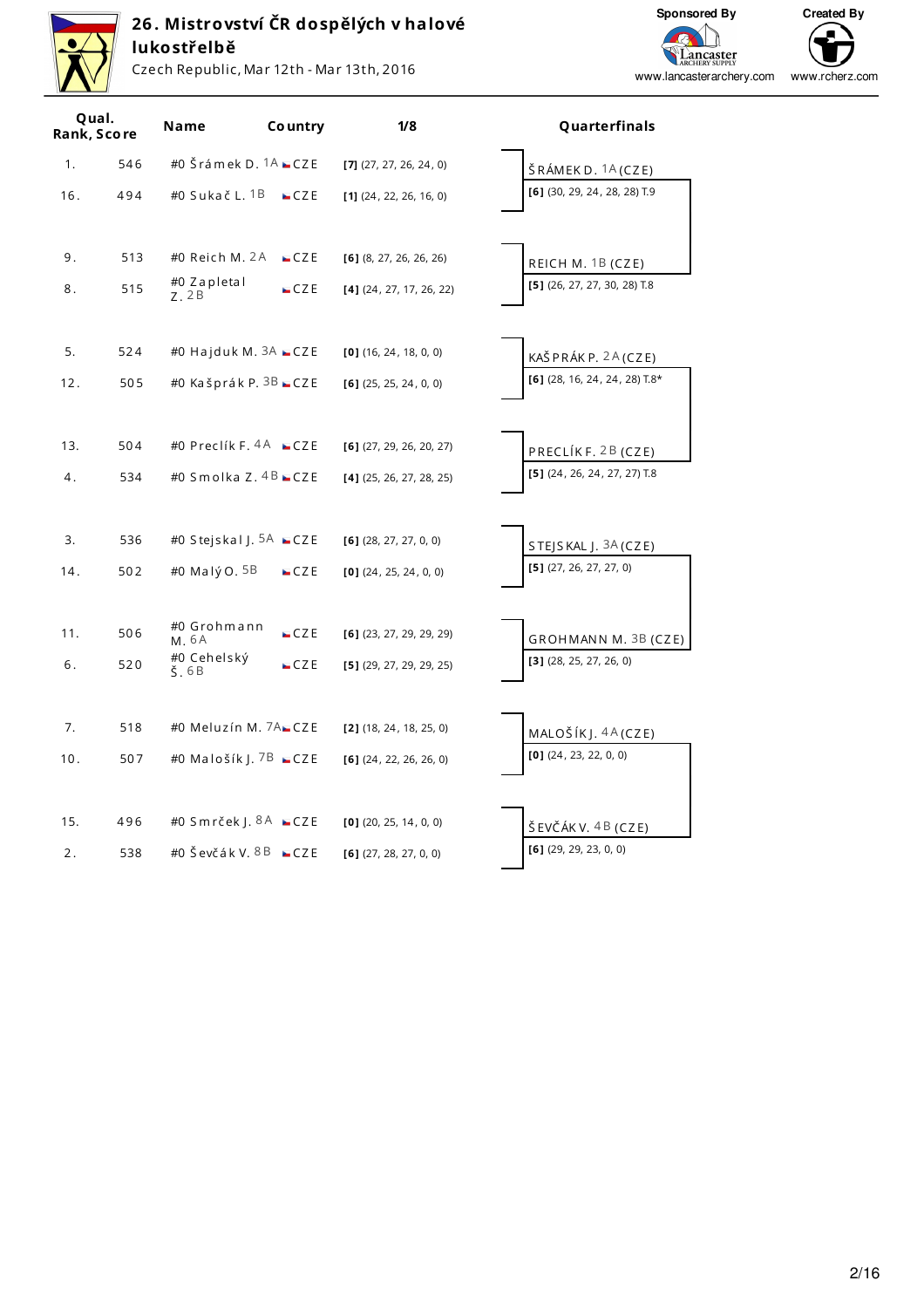



www.lancasterarchery.com www.rcherz.com

### Reflexní luk Muži

| Qual.<br>Rank, Score |     | Name           | <b>Country</b> | Quarterfinals              | <b>Semifinals</b>               | <b>Finals</b>              |                |
|----------------------|-----|----------------|----------------|----------------------------|---------------------------------|----------------------------|----------------|
| 1.                   | 579 | Kalvas T. 5A   | CZE            | $[7]$ (28, 29, 29, 27, 29) | KALVAS T. 7A (CZE)              |                            |                |
| 9.                   | 550 | Prax J. $5B$   | CZE            | $[3]$ (29, 28, 29, 17, 26) | [5] (28, 27, 30, 29, 30) T.9    | #0 HÁMOR M. 7A<br>(CZE)    |                |
|                      |     |                |                |                            |                                 | $[5]$ (29, 27, 28, 29, 28) |                |
| 5.                   | 568 | Hámor M. 6A    | CZE            | $[6]$ (29, 28, 30, 28, 0)  | $H\acute{A}MOR M.$ 7B (CZE)     |                            |                |
| 4.                   | 569 | Změlík A. 6B   | CZE            | $[2]$ (28, 28, 28, 28, 0)  | $[6]$ (29, 27, 29, 30, 27) T.10 |                            | <b>GOLD</b>    |
|                      |     |                |                |                            |                                 |                            | HAJDUKF. (CZE) |
|                      |     |                |                |                            |                                 |                            |                |
| 3.                   | 573 | Termer J. 7A   | CZE            | $[6]$ (29, 28, 30, 29, 0)  | TERMER J. 8A (CZE)              |                            |                |
| 6.                   | 565 | Košťál V. 7B   | CZE            | $[2]$ (26, 28, 28, 29, 0)  | $[2]$ (28, 27, 28, 18, 0)       | #0 HAJDUKF.7B              |                |
|                      |     |                |                |                            |                                 | (CZE)                      |                |
|                      |     |                |                |                            |                                 | $[6]$ (26, 27, 27, 30, 29) | <b>SILVER</b>  |
| 7.                   | 561 | Vožech J. 8A   | CZE            | $[1]$ (27, 29, 26, 26, 0)  | HAJDUKF. 8B (CZE)               |                            | HÁMOR M. (CZE) |
| 18.                  | 542 | Hajduk F. $8B$ | CZE            | $[7]$ (29, 29, 30, 28, 0)  | $[6]$ (27, 29, 29, 30, 0)       |                            |                |
|                      |     |                |                |                            |                                 |                            |                |
|                      |     |                |                |                            |                                 | #0 KALVAS T. 8A<br>(CZE)   |                |



 $[5]$  (29, 30, 27, 29, 29)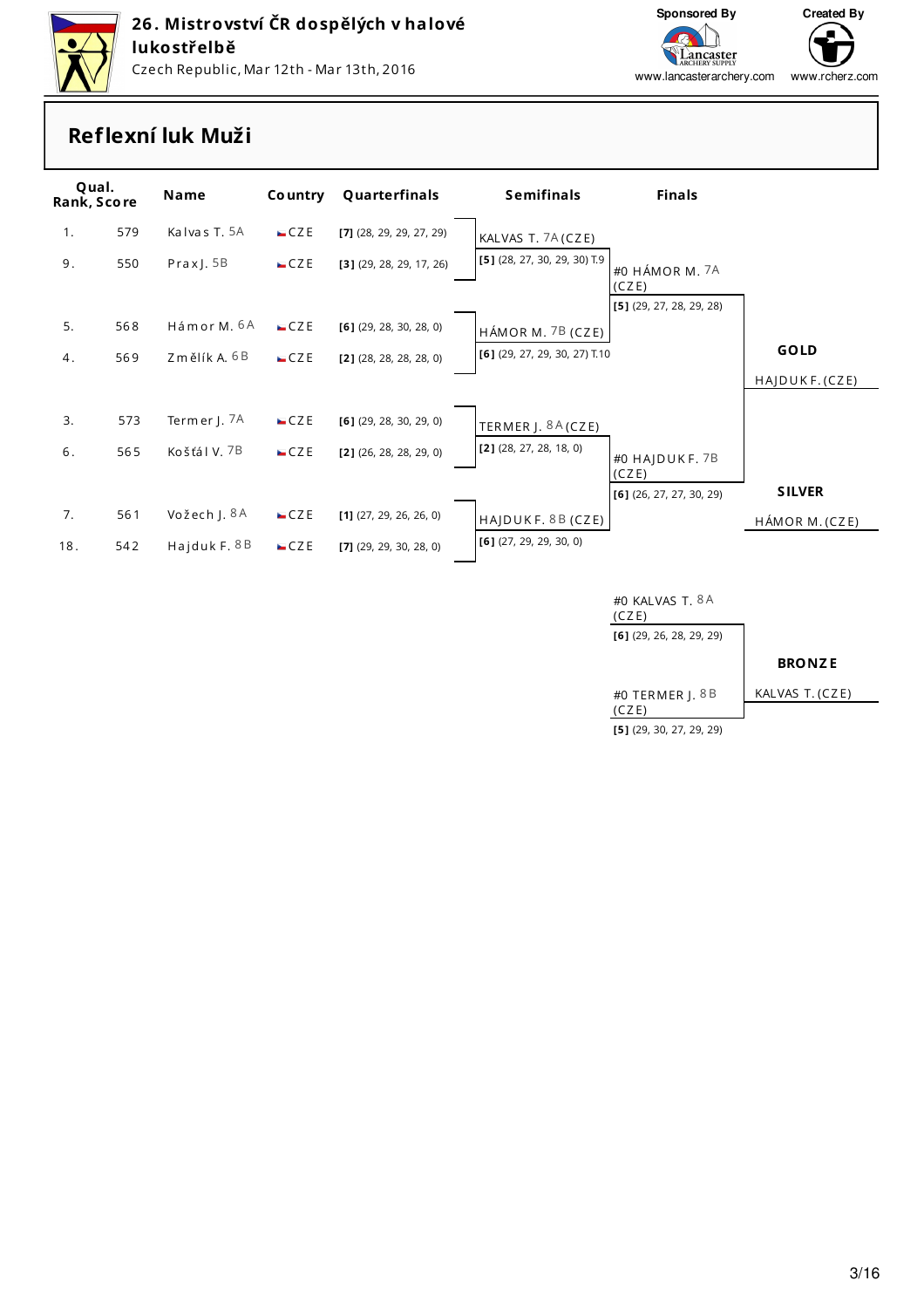

Czech Republic, Mar 12th - Mar 13th, 2016

Sponsored By



Lancaster www.lancasterarchery.com www.rcherz.com

| Qual.<br>Rank, Score |     | Name                    | <b>Country</b> | 1/16                       | 1/8                                | Quarterfinals              |
|----------------------|-----|-------------------------|----------------|----------------------------|------------------------------------|----------------------------|
| 1.                   | 579 | Kalvas T. 3A            | CZE            | $[6]$ (28, 29, 19, 0, 0)   | #0 KALVAS T. 5A (CZE)              |                            |
| 32.                  | 529 | Ládyš M. 3B             | CZE            | $[0]$ (27, 18, 18, 0, 0)   | $[6]$ (29, 29, 28, 30, 0)          |                            |
|                      |     |                         |                |                            |                                    | KALVAS T. 5A (CZE)         |
|                      |     |                         |                |                            |                                    | $[7]$ (28, 29, 29, 27, 29) |
| 17.                  | 543 | Vejražka V. 4A          | CZE            | $[6]$ (29, 27, 26, 0, 0)   | #0 VEJRAŽKA V. 5B (CZE)            |                            |
| 16.                  | 543 | Hon $J.4B$              | CZE            | $[0]$ (26, 26, 24, 0, 0)   | $[2]$ (29, 29, 23, 25, 0)          |                            |
|                      |     |                         |                |                            |                                    |                            |
| 9.                   | 550 | Prax $\vert$ . 5A       | CZE            | $[6]$ (28, 29, 28, 27, 26) | #0 $PRAX$ J. $6A(CZE)$             |                            |
| 24.                  | 540 | Kovář K. 5B             | CZE            | $[4]$ (30, 28, 27, 30, 25) | $[7]$ (29, 28, 28, 26, 0)          |                            |
|                      |     |                         |                |                            |                                    | PRAXJ. 5B (CZE)            |
| 25.                  | 539 | Kníže O. 6A             | CZE            | $[0]$ (25, 27, 24, 0, 0)   | #0 CHOCHOLAV. 6B                   | $[3]$ (29, 28, 29, 17, 26) |
|                      |     |                         |                |                            | (CZE)<br>$[1]$ (27, 27, 28, 25, 0) |                            |
| 8.                   | 551 | Chochola V. $6B$ $CZE$  |                | $[6]$ (26, 29, 29, 0, 0)   |                                    |                            |
|                      |     |                         |                |                            |                                    |                            |
| 5.                   | 568 | Hámor M. 7A             | CZE            | $[6]$ (28, 29, 30, 0, 0)   | #0 HÁMOR M. 7A (CZE)               |                            |
| 28.                  | 535 | Janout M. 7B            | CZE            | $[0]$ (25, 27, 23, 0, 0)   | $[6]$ (27, 29, 29, 30, 0)          |                            |
|                      |     |                         |                |                            |                                    | HÁMOR M. 6A (CZE)          |
|                      |     |                         |                |                            |                                    | $[6]$ (29, 28, 30, 28, 0)  |
| 21.                  | 540 | Böhm K. 8A              | CZE            | $[7]$ (25, 27, 27, 30, 28) | #0 BÖHM K. 7B (CZE)                |                            |
| 12.                  | 546 | Stejskal P. 8B          | CZE            | $[3]$ (28, 24, 27, 26, 25) | $[2]$ (30, 28, 26, 27, 0)          |                            |
|                      |     |                         |                |                            |                                    |                            |
| 13.                  | 546 | Hadaš ml.F. 9A CZE      |                | $[0]$ (26, 27, 27, 0, 0)   | #0 HLAHŮLEKM.8A<br>(CZE)           |                            |
| 20.                  | 541 | Hlahůlek M. 9B CZE      |                | $[6]$ (29, 29, 28, 0, 0)   | $[2]$ (26, 30, 28, 26, 0)          |                            |
|                      |     |                         |                |                            |                                    | ZMĚLÍKA. 6B (CZE)          |
|                      |     |                         |                |                            |                                    | $[2]$ (28, 28, 28, 28, 0)  |
| 29.                  | 532 | Skramlík M. $10A$ $CZE$ |                | $[4]$ (29, 28, 25, 26, 27) | #0 ZMĚLÍKA. $8B$ (CZE)             |                            |
| 4.                   | 569 | Změlík A. 10B           | CZE            | $[6]$ (28, 27, 30, 27, 29) | $[6]$ (30, 27, 29, 27, 0)          |                            |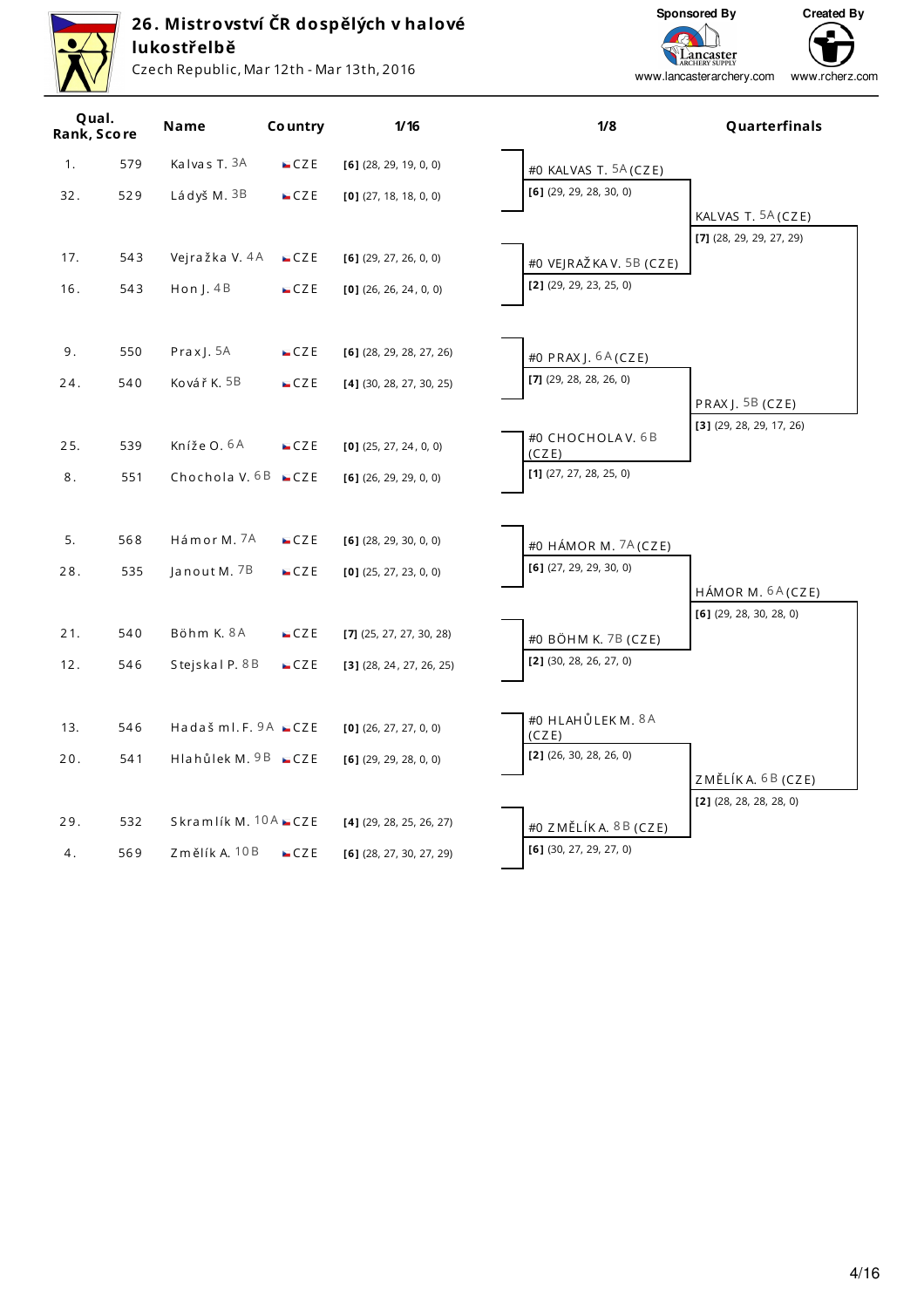

Czech Republic, Mar 12th - Mar 13th, 2016

Sponsored By

Lancaster<br>ARCHERY SUPPLY



| Qual.<br>Rank, Score |     | Name                        | <b>Country</b> | $1/16$                     | 1/8                                                | Quarterfinals                                  |
|----------------------|-----|-----------------------------|----------------|----------------------------|----------------------------------------------------|------------------------------------------------|
| 3.                   | 573 | Termer J. 11A               | CZE            | [7] (30, 28, 27, 29, 0)    | #0 TERMER J. $9A(CZE)$                             |                                                |
| 30.                  | 531 | Beneš T. 11B                | CZE            | $[1]$ (27, 26, 27, 27, 0)  | $[6]$ (29, 29, 29, 0, 0)                           |                                                |
|                      |     |                             |                |                            |                                                    | TERMER J. 7A (CZE)                             |
|                      |     |                             |                |                            | #0 KREUTZER M. 9B                                  | $[6]$ (29, 28, 30, 29, 0)                      |
| 19.                  | 542 | Kreutzer M. $12A$ $CZE$     |                | $[6]$ (28, 28, 26, 0, 0)   | (CZE)                                              |                                                |
| 14.                  | 545 | Jech M. 12B                 | CZE            | $[0]$ (27, 24, 14, 0, 0)   | $[0]$ (28, 26, 27, 0, 0)                           |                                                |
|                      |     |                             |                |                            |                                                    |                                                |
| 11.                  | 549 | Pejčoch K. 13A $CZE$        |                | $[7]$ (28, 29, 27, 27, 0)  | #0 PEJČOCH K. 10A (CZE)                            |                                                |
| 22.                  | 540 | Habásko P. 13B <b>=</b> CZE |                | $[1]$ (26, 26, 27, 23, 0)  | $[4]$ (23, 26, 26, 25, 25)                         |                                                |
|                      |     |                             |                |                            |                                                    | KOŠŤÁL V. 7B (CZE)                             |
|                      |     |                             |                |                            |                                                    | $[2]$ (26, 28, 28, 29, 0)                      |
| 27.                  | 535 | Mudra P. 14A                | CZE            | $[2]$ (28, 30, 29, 29, 0)  | #0 KOŠŤÁL V. 10 B (CZE)                            |                                                |
| 6.                   | 565 | Košťál V. 14B               | CZE            | $[6]$ (29, 24, 30, 30, 0)  | $[6]$ (27, 25, 27, 14, 30)                         |                                                |
|                      |     |                             |                |                            |                                                    |                                                |
| 7.                   | 561 | Vožech J. 15A               | CZE            | $[7]$ (29, 26, 29, 26, 0)  | #0 VOŽECH J. $11A(CZE)$                            |                                                |
| 26.                  | 535 | Machatý D. 15B CZE          |                | $[1]$ (29, 25, 27, 16, 0)  | [7] (29, 26, 28, 27, 0)                            |                                                |
|                      |     |                             |                |                            |                                                    | VOŽECH J. 8A (CZE)                             |
|                      |     |                             |                |                            |                                                    | $[1]$ (27, 29, 26, 26, 0)                      |
| 23.                  | 540 | Bárta Š. 16A                | CZE            | $[3]$ (27, 26, 25, 28, 24) | #0 HAŠEK O. 11B (CZE)                              |                                                |
| 10.                  | 550 | Hašek O. 16B                | CZE            | $[7]$ (29, 26, 27, 26, 25) | $[1]$ (27, 26, 27, 24, 0)                          |                                                |
|                      |     |                             |                |                            |                                                    |                                                |
| 15.                  | 545 | Chlachula                   | CZE            | $[0]$ (27, 26, 27, 0, 0)   |                                                    |                                                |
|                      |     | D. 17A                      |                |                            | #0 HAJDUKF. $12A(CZE)$<br>$[6]$ (29, 30, 30, 0, 0) |                                                |
| 18.                  | 542 | Hajduk F. 17B               | CZE            | $[6]$ (28, 27, 30, 0, 0)   |                                                    |                                                |
|                      |     |                             |                |                            |                                                    | HAJDUKF. 8B (CZE)<br>$[7]$ (29, 29, 30, 28, 0) |
| 31.                  | 529 | Grošaft O. 18A              | CZE            | $[1]$ (25, 28, 26, 26, 0)  | #0 JAROCH D. $12B$ (CZE)                           |                                                |
| 2.                   | 577 | Jaroch D. 18B               | CZE            | $[7]$ (29, 28, 29, 29, 0)  | $[0]$ (26, 29, 29, 0, 0)                           |                                                |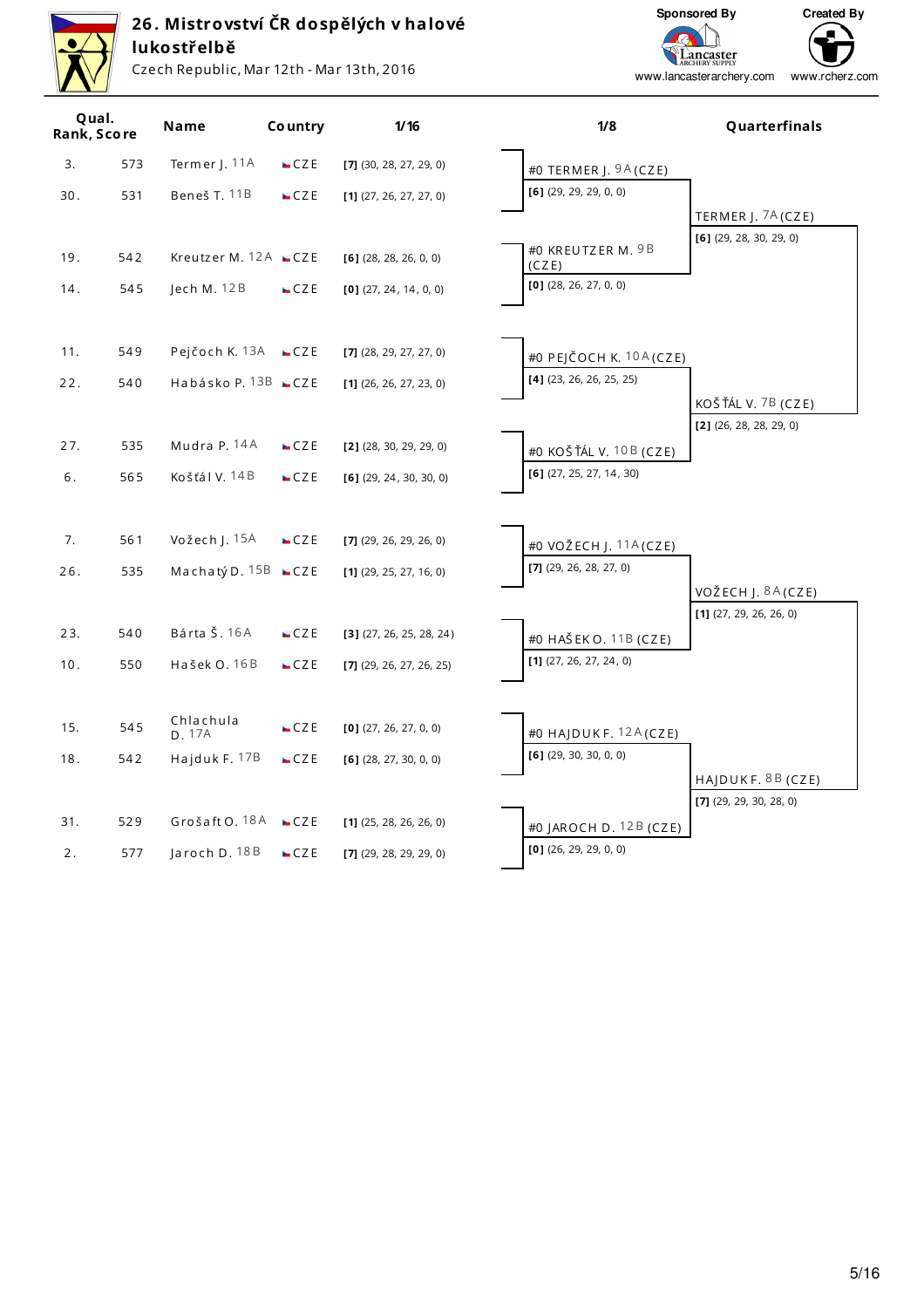



www.rcherz.com www.lancasterarchery.com

### **Reflexní luk Ženy**

| Qual.<br>Rank, Score |     | <b>Name</b>                    | <b>Country</b> | Quarterfinals              | <b>Semifinals</b>         | <b>Finals</b>              |                                      |
|----------------------|-----|--------------------------------|----------------|----------------------------|---------------------------|----------------------------|--------------------------------------|
| 1.                   | 557 | Vaněčková J. 1A <b>ECZE</b>    |                | $[3]$ (29, 26, 26, 27, 25) | MORÁVKOVÁ P. 4A<br>(CZE)  |                            |                                      |
| 9.                   | 539 | Morávková P. $1B$ $\equiv$ CZE |                | $[7]$ (22, 27, 27, 27, 28) | $[2]$ (26, 23, 26, 28, 0) | #0 CIMICKÁJ. 4A<br>(CZE)   |                                      |
|                      |     |                                |                |                            |                           | $[2]$ (28, 24, 27, 26, 0)  |                                      |
| 5.                   | 544 | Cimická J. 2A                  | CZE            | $[7]$ (23, 25, 28, 26, 26) | CIMICKÁJ. 4 B (CZE)       |                            |                                      |
| 20.                  | 482 | Ritterová D. 2B $CZE$          |                | $[3]$ (25, 24, 23, 26, 22) | $[6]$ (27, 27, 24, 29, 0) |                            | <b>GOLD</b><br>KRAMPEROVÁB.<br>(CZE) |
|                      |     |                                |                |                            |                           |                            |                                      |
| 3.                   | 552 | Páníková Z. $3A$ $CZE$         |                | $[0]$ (27, 27, 26, 0, 0)   | KRAMPEROVÁB. 5A<br>(CZE)  |                            |                                      |
| 6.                   | 543 | Kramperová<br><b>B.3B</b>      | CZE            | $[6]$ (28, 28, 29, 0, 0)   | $[6]$ (25, 27, 28, 28, 0) | #0 KRAMPEROVÁ<br>B.4B(CZE) |                                      |
|                      |     |                                |                |                            |                           | $[6]$ (28, 27, 27, 29, 0)  | <b>SILVER</b>                        |
| 10.                  | 530 | Koťátková E. 4A <b>ECZE</b>    |                | $[2]$ (27, 28, 25, 24, 0)  | ŠINDLEROVÁL. 5B<br>(CZE)  |                            | CIMICKÁJ. (CZE)                      |
| 15.                  | 512 | Šindlerová L. $4B$ $CZE$       |                | $[6]$ (30, 26, 27, 26, 0)  | $[2]$ (27, 25, 27, 27, 0) |                            |                                      |
|                      |     |                                |                |                            |                           |                            |                                      |
|                      |     |                                |                |                            |                           | #0 MORÁVKOVÁ P. 5A         |                                      |

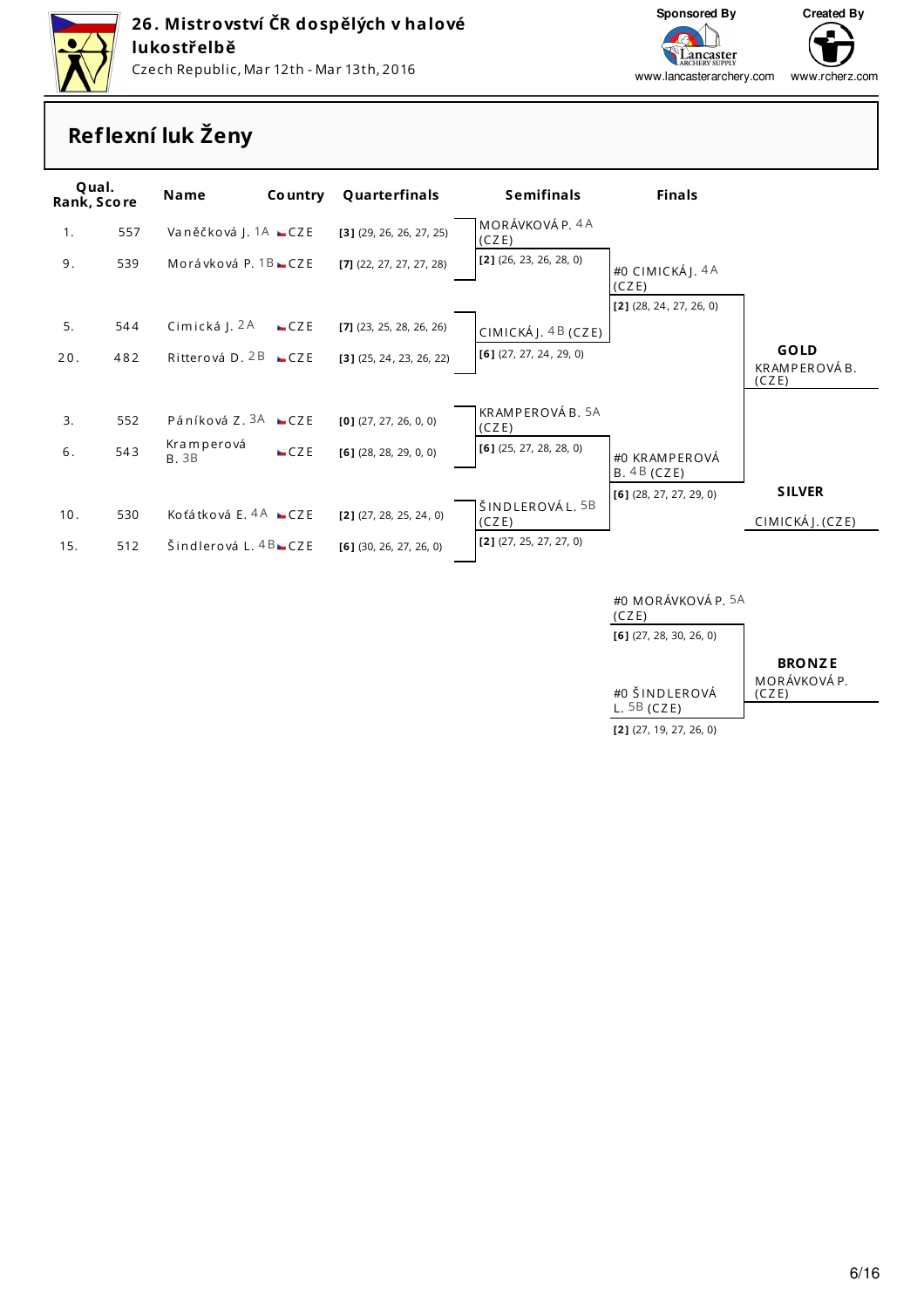Sponsored By

Lancaster<br>ARCHERY SUPPLY



# 26. Mistrovství ČR dospělých v halové<br>lukostřelbě

Czech Republic, Mar 12th - Mar 13th, 2016



| Qual.<br>Rank, Score |     | Name                            | <b>Country</b> | 1/16                           | 1/8                                               | Quarterfinals                                      |
|----------------------|-----|---------------------------------|----------------|--------------------------------|---------------------------------------------------|----------------------------------------------------|
| 1.                   | 557 | Vaněčková J. 3A <b>=</b> CZE    |                | $[6]$ (28, 25, 27, 0, 0)       | #0 VANĚČKOVÁJ. <sup>1</sup> A (CZE)               |                                                    |
| 32.                  | 284 | Trčková P. 3B                   | CZE            | $[0]$ (14, 21, 14, 0, 0)       | $[6]$ (30, 28, 29, 0, 0)                          |                                                    |
|                      |     |                                 |                |                                | #0 WÜNSCHOVÁB. 1B                                 | VANĚČKOVÁJ. 1A (CZE)<br>$[3]$ (29, 26, 26, 27, 25) |
| 17.                  | 500 | Wünschová B. 4A CZE             |                | $[6]$ (28, 23, 26, 27, 27) T.9 | (CZE)                                             |                                                    |
| 16.                  | 506 | Boudová T. $4B$ $CZE$           |                | $[5]$ (26, 23, 27, 24, 28) T.7 | $[0]$ (26, 25, 28, 0, 0)                          |                                                    |
| 9.                   | 539 | Morávková P. <sup>5A</sup> ⊷CZE |                | $[7]$ (25, 27, 26, 29, 0)      | #0 MORÁVKOVÁ P. 2A<br>(CZE)                       |                                                    |
| 24.                  | 460 | Kalinová R. <sup>5B</sup>       | CZE            | $[1]$ (25, 22, 23, 26, 0)      | [7] $(27, 28, 27, 23, 25)$                        |                                                    |
|                      |     |                                 |                |                                |                                                   | MORÁVKOVÁ P. 1B (CZE)                              |
| 25.                  | 451 | Lausová T. 6A                   | CZE            | $[0]$ (25, 24, 19, 0, 0)       | #0 SIDKOVÁM. 2B (CZE)                             | $[7]$ (22, 27, 27, 27, 28)                         |
| 8.                   | 540 | Sidková M. 6B                   | CZE            | $[6]$ (28, 26, 24, 0, 0)       | $[3]$ (23, 25, 27, 28, 24)                        |                                                    |
| 5.                   | 544 | Cimická J. 7A                   | CZE            | $[6]$ (25, 26, 29, 0, 0)       |                                                   |                                                    |
|                      |     |                                 |                |                                | #0 CIMICKÁJ. 3A (CZE)<br>$[6]$ (26, 25, 28, 0, 0) |                                                    |
| 28.                  | 445 | Řezáčová K. <sup>7B</sup> – CZE |                | $[0]$ (17, 22, 25, 0, 0)       |                                                   | CIMICKÁJ. 2A (CZE)                                 |
|                      |     |                                 |                |                                |                                                   | $[7]$ (23, 25, 28, 26, 26)                         |
| 21.                  | 477 | Drozdenko D. 8A CZE             |                | $[0]$ (23, 25, 24, 0, 0)       | #0 KILLEROVÁE. 3B (CZE)                           |                                                    |
| 12.                  | 524 | Killerová E. 8 B                | CZE            | $[6]$ (28, 30, 26, 0, 0)       | $[0]$ (23, 24, 23, 0, 0)                          |                                                    |
|                      |     |                                 |                |                                | #0 RITTEROVÁD. 4A                                 |                                                    |
| 13.                  | 522 | Bárová V. 9A                    | CZE            | $[4]$ (25, 25, 27, 17, 26)     | (CZE)                                             |                                                    |
| 20.                  | 482 | Ritterová D. 9B <b>■CZE</b>     |                | $[6]$ (26, 24, 22, 23, 27)     | $[6]$ (24, 25, 25, 0, 0)                          |                                                    |
|                      |     |                                 |                |                                |                                                   | RITTEROVÁD. 2B (CZE)<br>$[3]$ (25, 24, 23, 26, 22) |
| 29.                  | 437 | Procházková<br><b>T. 10A</b>    | CZE            | $[5]$ (27, 26, 26, 26, 25)     | #0 PROCHÁZKOVÁT. 4B<br>(CZE)                      |                                                    |
| 4.                   | 547 | Šudřichová<br>G.10B             | CZE            | $[5]$ (25, 28, 27, 26, 17)     | $[0]$ (15, 8, 9, 0, 0)                            |                                                    |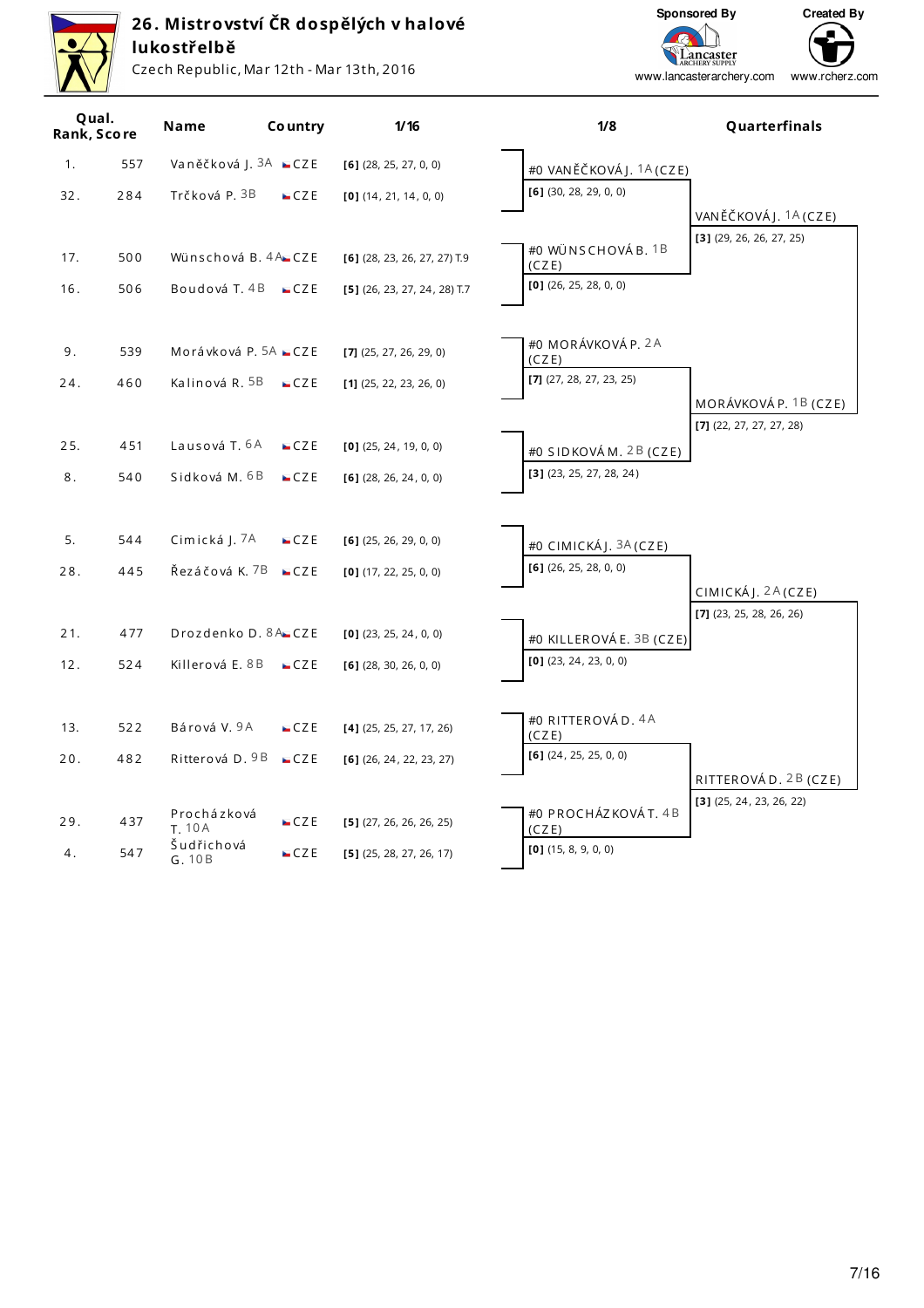

Czech Republic, Mar 12th - Mar 13th, 2016

Sponsored By

Lancaster<br>ARCHERY SUPPLY



| Qual.<br>Rank, Score |     | <b>Name</b>                            | <b>Country</b> | 1/16                            | 1/8                          | Quarterfinals                                    |
|----------------------|-----|----------------------------------------|----------------|---------------------------------|------------------------------|--------------------------------------------------|
| 3.                   | 552 | Páníková Z. 11A <b>■</b> CZE           |                | $[6]$ (28, 26, 26, 29, 0)       | #0 PÁNÍKOVÁZ. 5A (CZE)       |                                                  |
| 30.                  | 434 | $\text{Iirkalová Z.}$ 11B $\text{CZE}$ |                | $[2]$ (22, 27, 25, 16, 0)       | $[7]$ (29, 29, 26, 30, 0)    |                                                  |
|                      |     |                                        |                |                                 |                              | PÁNÍKOVÁ Z. 3A (CZE)<br>$[0]$ (27, 27, 26, 0, 0) |
| 19.                  | 490 | Vikukelová J. 12 A CZE                 |                | $[6]$ (22, 25, 28, 29, 0)       | #0 VIKU KELOVÁJ. 5B<br>(CZE) |                                                  |
| 14.                  | 519 | Kulhavá M. 12B <b>ECZE</b>             |                | $[2]$ (25, 22, 18, 26, 0)       | $[1]$ (27, 19, 26, 27, 0)    |                                                  |
| 11.                  | 528 | Beránková E. <sup>13A</sup> CZE        |                | $[7]$ (23, 16, 23, 26, 29)      | #0 BERÁNKOVÁE. 6A<br>(CZE)   |                                                  |
| 22.                  | 476 | Jonáková V. 13B <b>■CZE</b>            |                | $[3]$ (19, 22, 23, 25, 25)      | [1] $(26, 27, 24, 23, 0)$    |                                                  |
|                      |     |                                        |                |                                 |                              | KRAMPEROVÁB. 3B (CZE)                            |
| 27.                  | 446 | Kališová K. 14A <b>L</b> CZE           |                | $[0]$ (25, 24, 25, 0, 0)        | #0 KRAMPEROVÁB. 6B<br>(CZE)  | $[6]$ (28, 28, 29, 0, 0)                         |
| 6.                   | 543 | Kramperová<br><b>B.</b> 14B            | CZE            | $[6]$ (28, 26, 27, 0, 0)        | $[7]$ (28, 27, 28, 28, 0)    |                                                  |
| 7.                   | 542 | Spálenková<br>E. 15A                   | CZE            | $[5]$ (25, 25, 25, 29, 25) T.8  | #0 STAROBOVÁ A. 7A<br>(CZE)  |                                                  |
| 26.                  | 449 | Starobová A. 15B CZE                   |                | $[6]$ (26, 25, 26, 13, 23) T.10 | $[0]$ (21, 15, 20, 0, 0)     |                                                  |
|                      |     |                                        |                |                                 |                              | KOŤÁTKOVÁ E. 4A (CZE)                            |
| 23.                  | 461 | Borková L. 16A <b>ECZE</b>             |                | $[0]$ (20, 16, 22, 0, 0)        | #0 KOŤÁTKOVÁ E. 7B (CZE)     | $[2]$ (27, 28, 25, 24, 0)                        |
| 10.                  | 530 | Koťátková E. 16B ■ CZE                 |                | $[6]$ (27, 24, 24, 0, 0)        | $[6]$ (27, 28, 27, 0, 0)     |                                                  |
| 15.                  | 512 | Šindlerová<br>L. 17A                   | CZE            | $[6]$ (26, 26, 21, 27, 28)      | #0 ŠINDLEROVÁL. 8A<br>(CZE)  |                                                  |
| 18.                  | 495 | Mališová D. $17B$ $CZE$                |                | $[4]$ (22, 28, 24, 25, 26)      | $[5]$ (27, 29, 27, 27, 29)   |                                                  |
|                      |     |                                        |                |                                 |                              | ŠINDLEROVÁL. 4B (CZE)                            |
| 31.                  | 326 | Praxová E. 18A <b>ECZE</b>             |                | $[0]$ (9, 16, 16, 0, 0)         | #0 HORÁČKOVÁM. 8B<br>(CZE)   | $[6]$ (30, 26, 27, 26, 0)                        |
| 2.                   | 555 | Horáčková<br>M. 18B                    | CZE            | $[6]$ (25, 28, 27, 0, 0)        | $[5]$ (26, 29, 27, 28, 29)   |                                                  |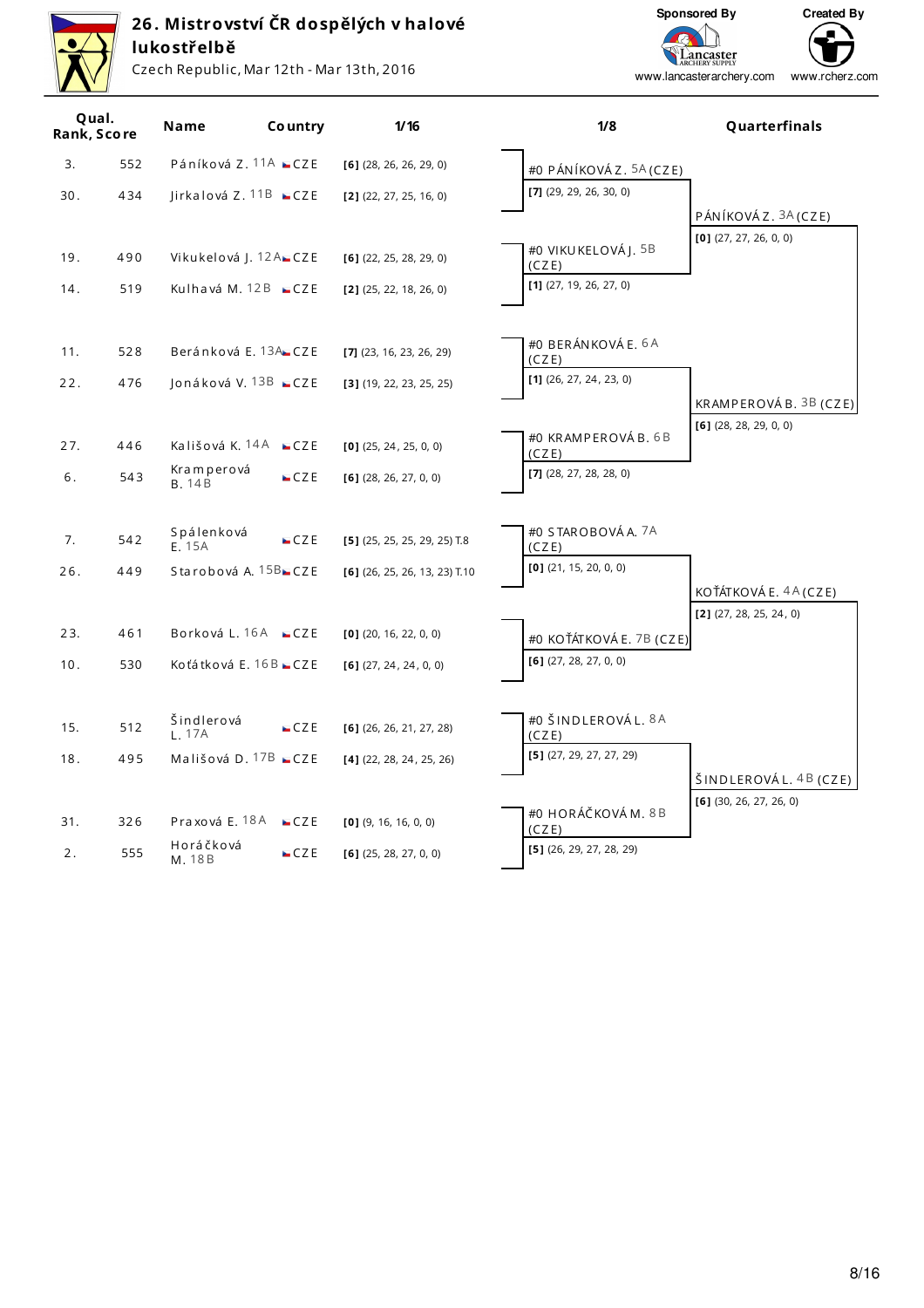



www.rcherz.com www.lancasterarchery.com

### **Kladkový luk Muži**

| Qual.<br>Rank, Score |     | Name                                | <b>Country</b> | Quarterfinals | <b>Semifinals</b>             | <b>Finals</b>                |                    |
|----------------------|-----|-------------------------------------|----------------|---------------|-------------------------------|------------------------------|--------------------|
| 1.                   | 575 | Kálal M. 9A                         | CZE            | 145           | KÁLAL M. 10A (CZE)            |                              |                    |
| 9.                   | 564 | Pícha P. 9B                         | CZE            | 140           | 143                           | #0 KÁLAL M. 10A<br>(CZE)     |                    |
| 5.                   | 568 | Verner P. 10A                       | CZE            | 141           | BARTOŠ L. 10B<br>(CZE)<br>141 | 137                          | <b>GOLD</b>        |
| 4.                   | 571 | Bartoš L. 10B                       | CZE            | 145           |                               |                              | REITMEIER F. (CZE) |
| 3.                   | 574 | Brada V. 11A                        | CZE            | 145           | BRADA V. 11A (CZE)            |                              |                    |
| 6.                   | 568 | Drahonínský<br>D. 11B               | CZE            | 143           | 144 T.9                       | #0 REITMEIER F. 10B<br>(CZE) |                    |
|                      |     |                                     |                |               | REITMEIER F. 11B              | 145                          | <b>SILVER</b>      |
| 10.                  | 564 | Michejda V. $12A$ $\sqsubseteq$ CZE |                | 141           | (CZE)                         |                              | KÁLAL M. (CZE)     |
| 2.                   | 574 | Reitmeier F. $12B$ $CZE$            |                | 143           | 144 T.10                      |                              |                    |
|                      |     |                                     |                |               |                               | #0 BARTOŠ L. 11A<br>(CZE)    |                    |

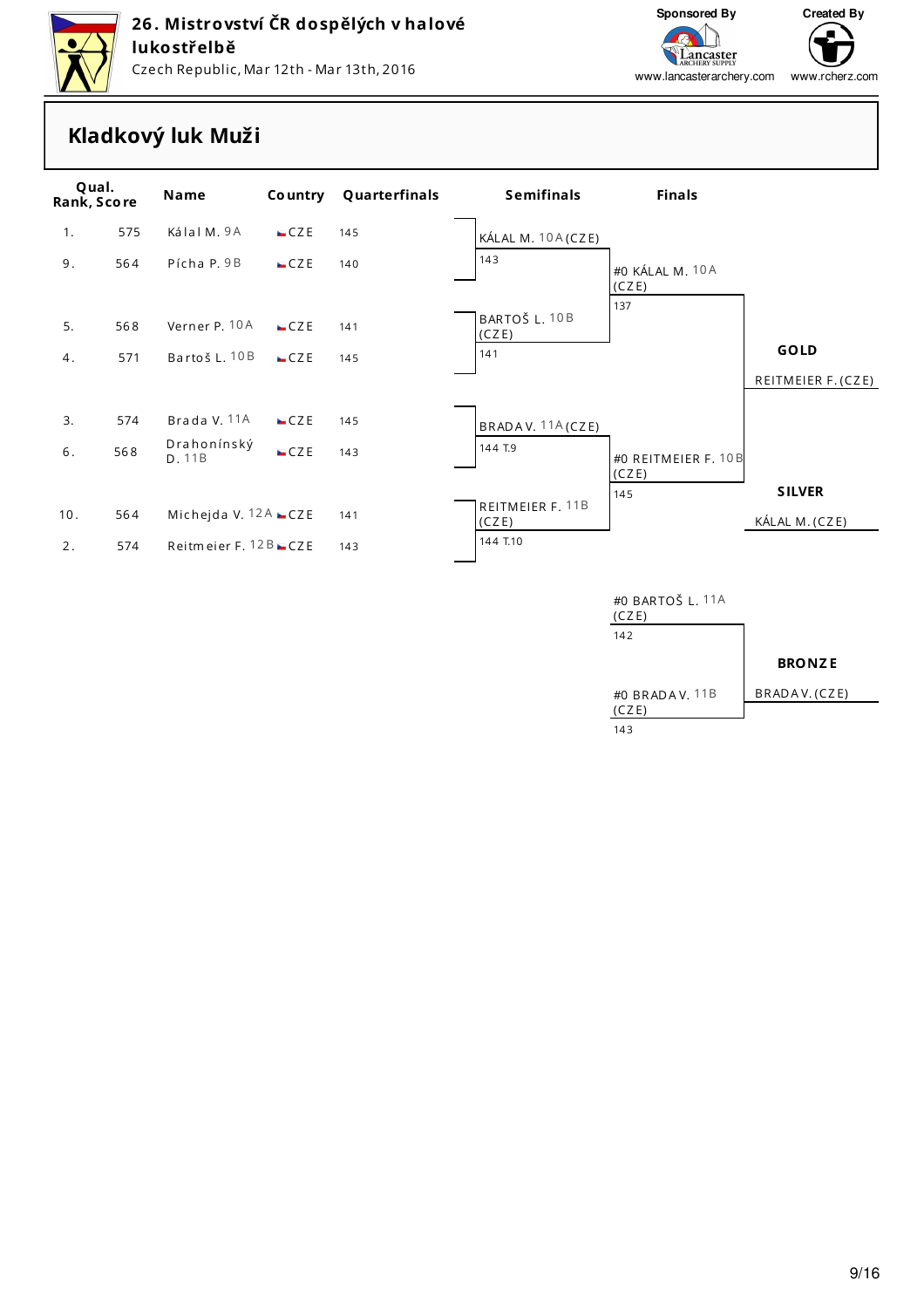

Czech Republic, Mar 12th - Mar 13th, 2016



| Qual.<br>Rank, Score |     | Name                   | <b>Country</b>                      |     | 1/8 | Quarterfinals            |
|----------------------|-----|------------------------|-------------------------------------|-----|-----|--------------------------|
| 1.                   | 575 |                        | #0 Kálal M. $10A$ $CZE$             | 139 |     | KÁLAL M. 9A (CZE)        |
| 16.                  | 554 |                        | #0 Vaněk M. $10B$ $CZE$             | 139 |     | 145                      |
| 9.                   | 564 | #0 Štěpina             | #0 Pícha P. 11A $\blacksquare$ CZE  | 144 |     | PÍCHAP. 9B (CZE)         |
| 8.                   | 565 | R. 11B                 | CZE                                 | 138 |     | 140                      |
| 5.                   | 568 |                        | #0 Verner P. $12A$ $\sqcup$ CZE     | 142 |     | VERNER P. 10A (CZE)      |
| 12.                  | 562 |                        | #0 Králík I. <sup>12 B</sup> ■ CZ E | 137 |     | 141                      |
| 13.                  | 562 |                        | #0 Pěnčík P. 13A $CZE$              | 140 |     | BARTOŠ L. 10 B (CZE)     |
| 4.                   | 571 |                        | #0 Bartoš L. 13B $CZE$              | 140 |     | 145                      |
| 3.                   | 574 |                        | #0 Brada V. 14A CZE                 | 145 |     |                          |
| 14.                  | 559 | #0 Šrut P. 14 B        | CZE                                 | 140 |     | BRADAV. 11A (CZE)<br>145 |
|                      |     |                        |                                     |     |     | DRAHONÍNSKÝ D. 11B       |
| 11.                  | 563 |                        | #0 Mejzlik Z. $15A$ CZE             | 138 |     | (CZE)                    |
| 6.                   | 568 | D.15B                  | #0 Drahonínský <sub>►</sub> CZE     | 145 |     | 143                      |
| 7.                   | 566 | #0 Peroutka<br>O.16A   | CZE                                 | 139 |     | MICHEJDAV. $12A(CZE)$    |
| 10.                  | 564 | #0 Michejda<br>V. 16B  | CZE                                 | 141 |     | 141                      |
| 15.                  | 555 | #0 Musil P. 17A        | CZE                                 | 139 |     | REITMEIER F. 12B (CZE)   |
| 2.                   | 574 | #0 Reitmeier<br>F. 17B | CZE                                 | 147 |     | 143                      |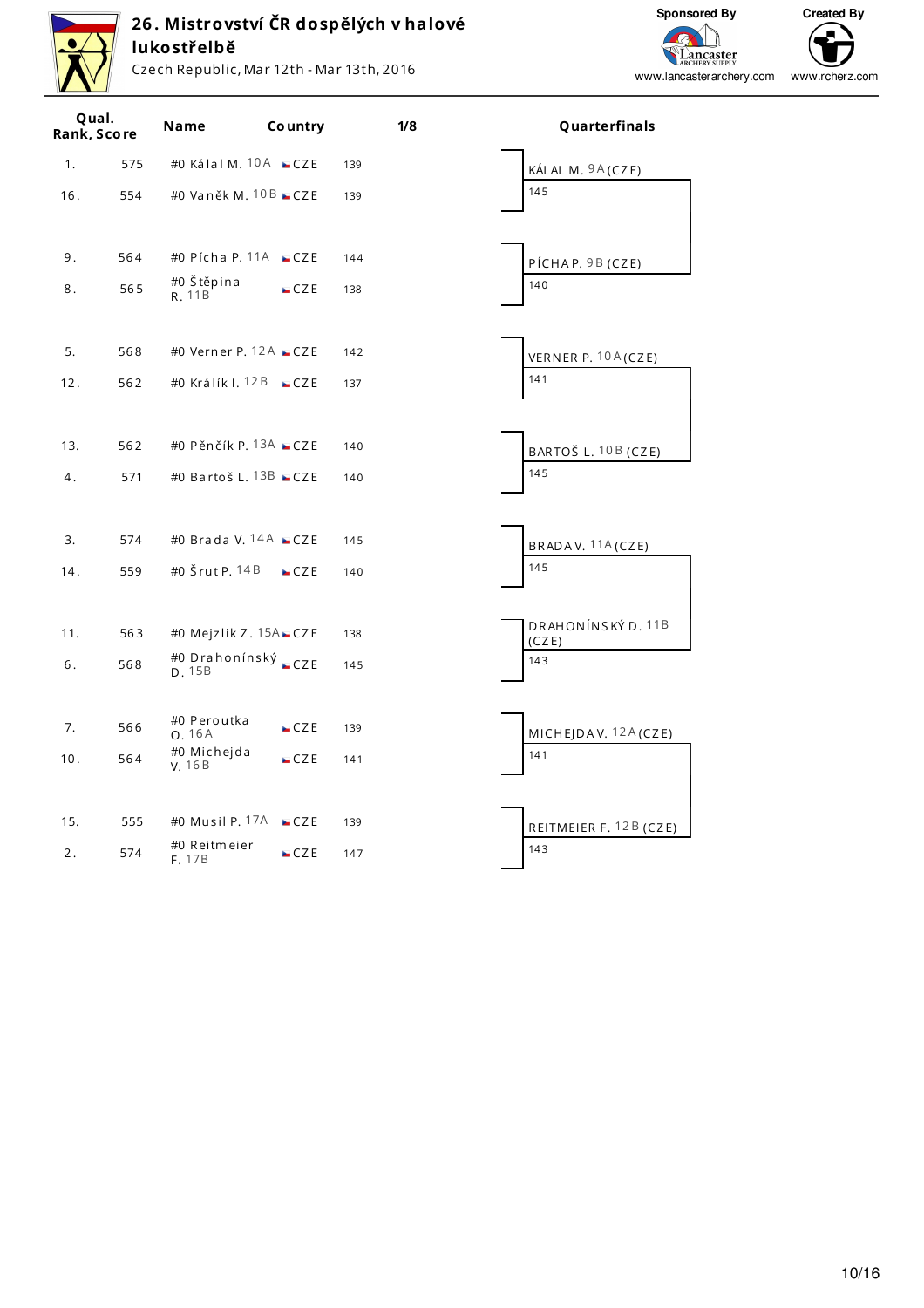

Czech Republic, Mar 12th - Mar 13th, 2016



www.lancasterarchery.com

**Lancaster**<br>ARCHERY SUPPLY

⊆ www.rcherz.com

### **Kladkový luk Ženy**

| Qual.<br>Rank, Score |     | <b>Name</b>                   |     | <b>Country Quarterfinals</b> | <b>Semifinals</b>          | <b>Finals</b>                        |                                        |
|----------------------|-----|-------------------------------|-----|------------------------------|----------------------------|--------------------------------------|----------------------------------------|
| 1.                   | 558 | Švestková V. $13A$ $\Box$ CZE |     | 138                          | ŠVESTKOVÁV. 13A<br>(CZE)   |                                      |                                        |
| 8.                   | 361 | Čeplová A. 13B <b>ECZE</b>    |     | 110                          | 134 T.8                    | #0 ZIKMUNDOVÁ<br>M. $13A(CZE)$       |                                        |
| 5.                   | 516 | Smažíková<br>Z. 14A           | CZE | 129                          | ZIKMUNDOVÁ<br>M. 13B (CZE) | 135                                  |                                        |
| 4.                   | 530 | Zikmundová<br>M. 14B          | CZE | 136                          | 134 T.10                   |                                      | GOLD<br>PEROUTKOVÁJ.<br>(CZE)          |
| 3.                   | 531 | Zikmundová<br>P. 15A          | CZE | 135 T.9                      | ZIKMUNDOVÁP. 14A<br>(CZE)  |                                      |                                        |
| 6.                   | 512 | Plachá A. 15B                 | CZE | 135 T.6                      | 128                        | #0 PEROUTKOVÁ<br>J. $13B(CZE)$       |                                        |
| 7.                   | 483 | Nováková L. 16A ⊑CZE          |     | 126                          | PEROUTKOVÁJ. 14B<br>(CZE)  | 137                                  | <b>SILVER</b><br>ZIKMUNDOVÁM.<br>(CZE) |
| 2.                   | 541 | Peroutková<br>1.16B           | CZE | 129                          | 131                        |                                      |                                        |
|                      |     |                               |     |                              |                            | #0 ŠVESTKOVÁ<br>V. $14A(CZE)$<br>137 |                                        |
|                      |     |                               |     |                              |                            |                                      | <b>BRONZE</b>                          |
|                      |     |                               |     |                              |                            | #0 ZIKMUNDOVÁ<br>P. $14B(CZE)$       | ŠVESTKOVÁV. (CZE)                      |

133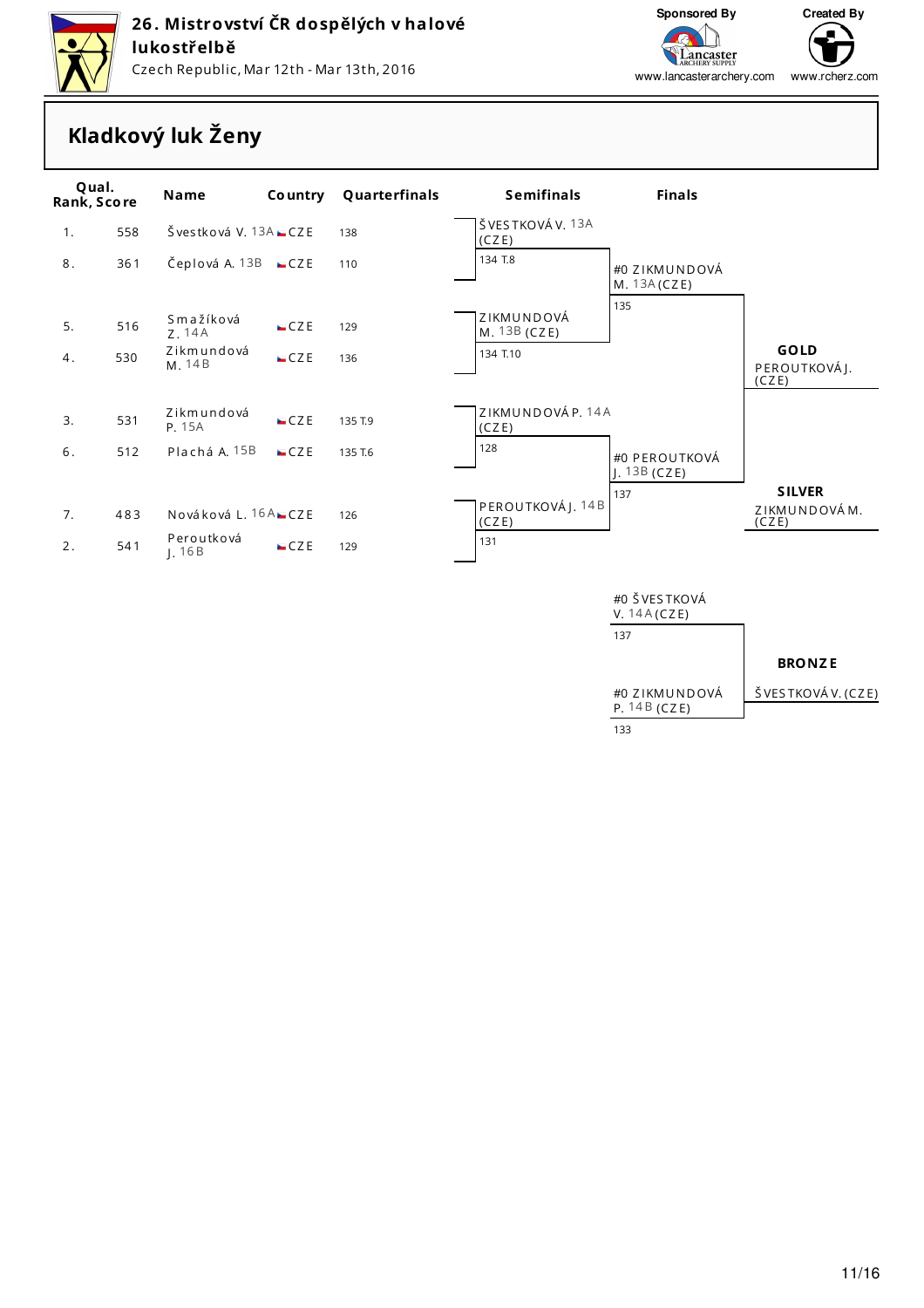

Czech Republic, Mar 12th - Mar 13th, 2016



| Qual.<br>Rank, Score |     | Name                  | Co untry | Quarterfinals |  |
|----------------------|-----|-----------------------|----------|---------------|--|
| 1.                   | 558 | Švestková V. 13A CZE  |          | 138           |  |
| 8.                   | 361 | Čeplová A. 13B        | CZE      | 110           |  |
|                      |     |                       |          |               |  |
|                      |     | Smažíková             |          |               |  |
| 5.                   | 516 | Z. 14A                | CZE      | 129           |  |
| 4.                   | 530 | Zikmundová<br>M. 14B  | CZE      | 136           |  |
|                      |     |                       |          |               |  |
| 3.                   | 531 | Zikmundová            | CZE      | 135 T.9       |  |
|                      |     | P. 15A                |          |               |  |
| 6.                   | 512 | Plachá A. 15B         | CZE      | 135 T.6       |  |
|                      |     |                       |          |               |  |
|                      |     |                       |          |               |  |
| 7.                   | 483 | Nováková L. 16A ■ CZE |          | 126           |  |
| 2.                   | 541 | Peroutková<br>J.16B   | CZE      | 129           |  |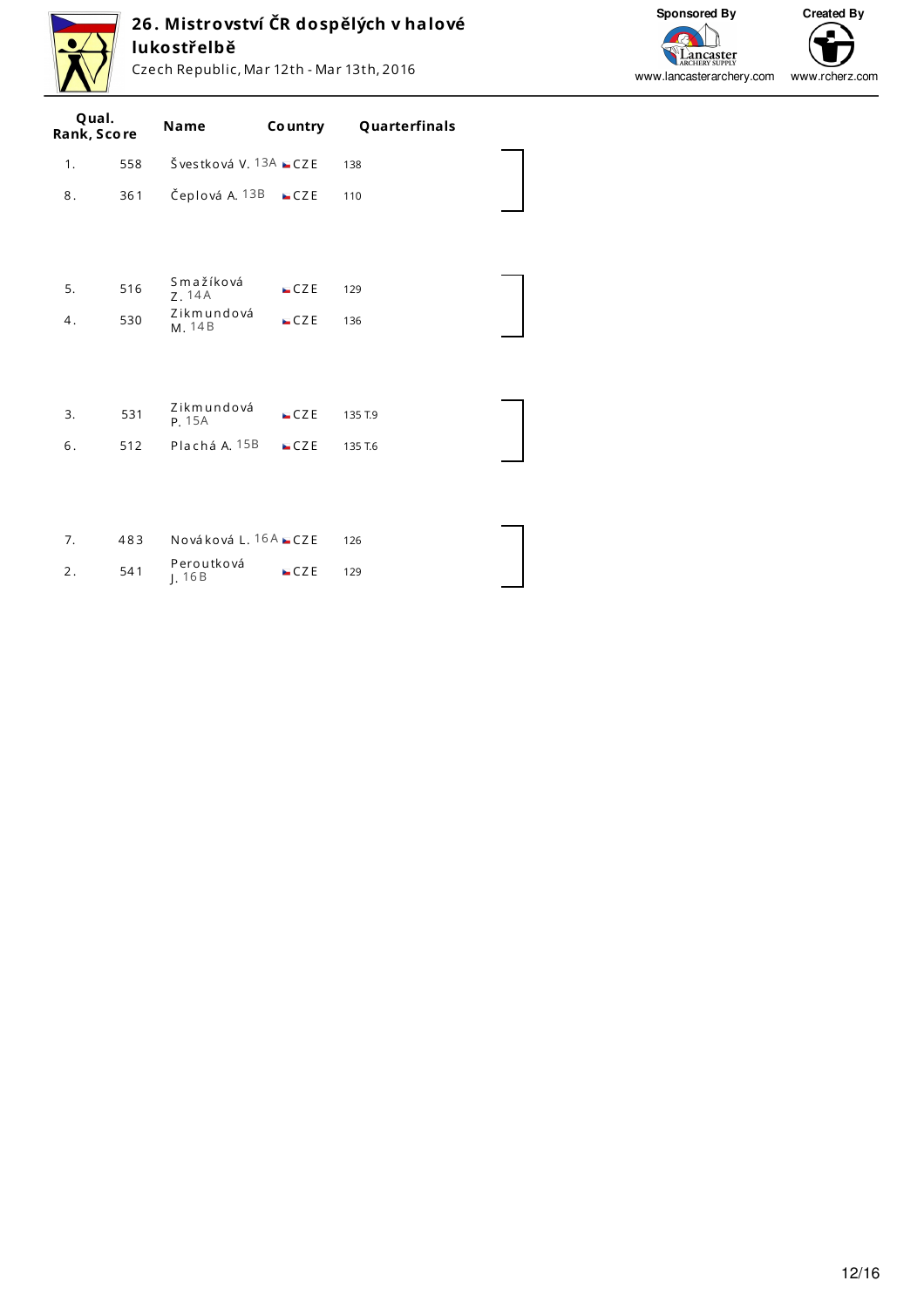



www.lancasterarchery.com www.rcherz.com

### Holý luk Muži

| Qual.<br>Rank, Score |     | <b>Name</b>                         | <b>Country</b> | Quarterfinals              | <b>Semifinals</b>          | <b>Finals</b>              |                 |
|----------------------|-----|-------------------------------------|----------------|----------------------------|----------------------------|----------------------------|-----------------|
| 1.                   | 499 | Hladil M. 14A                       | CZE            | $[7]$ (20, 27, 29, 26, 0)  | HLADIL M. 16A (CZE)        |                            |                 |
| 9.                   | 466 | Moravec J. $14B$ $\blacksquare$ CZE |                | $[1]$ (20, 20, 20, 22, 0)  | $[6]$ (24, 24, 27, 27, 0)  | #0 HLADIL M. 16A<br>(CZE)  |                 |
|                      |     |                                     |                |                            |                            | $[4]$ (23, 23, 25, 27, 12) |                 |
| 5.                   | 481 | Hadaš ml F. $15A$ CZE               |                | $[0]$ (25, 22, 24, 0, 0)   | NIŽNANSKÝ P. 16B<br>(CZE)  |                            |                 |
| 4.                   | 483 | Nižnanský<br>P. 15B                 | CZE            | $[6]$ (28, 29, 26, 0, 0)   | $[2]$ (25, 18, 19, 24, 0)  |                            | <b>GOLD</b>     |
|                      |     |                                     |                |                            |                            |                            | HÁVA M. (CZE)   |
| 3.                   | 483 | Gruntorád<br><b>B.</b> 16A          | CZE            | $[7]$ (24, 19, 24, 28, 27) | GRUNTORÁD B. 17A<br>(CZE)  |                            |                 |
| 11.                  | 457 | Urban D. 16B                        | CZE            | $[3]$ (23, 24, 24, 27, 25) | $[5]$ (23, 25, 23, 20, 19) | #0 HÁVA M, 16 B<br>(CZE)   |                 |
|                      |     |                                     |                |                            |                            | $[6]$ (26, 25, 21, 25, 24) | <b>SILVER</b>   |
| 7.                   | 473 | Kocourek R. $17A$ $CZE$             |                | $[4]$ (25, 19, 22, 25, 25) | $H$ ÁVA M. 17B (CZE)       |                            | HLADIL M. (CZE) |
| 2.                   | 489 | Háva M. 17B                         | CZE            | $[6]$ (22, 23, 24, 23, 27) | $[5]$ (23, 23, 25, 16, 24) |                            |                 |
|                      |     |                                     |                |                            |                            | #0 NIŽNANSKÝ               |                 |
|                      |     |                                     |                |                            |                            | P. 17A(CZE)                |                 |

 $[2]$  (24, 26, 21, 17, 0)

#0 GRUNTORÁD B. 17B (CZE)

**BRONZE** GRUNTORÁD B.<br>(CZE)

 $[6]$  (25, 20, 23, 25, 0)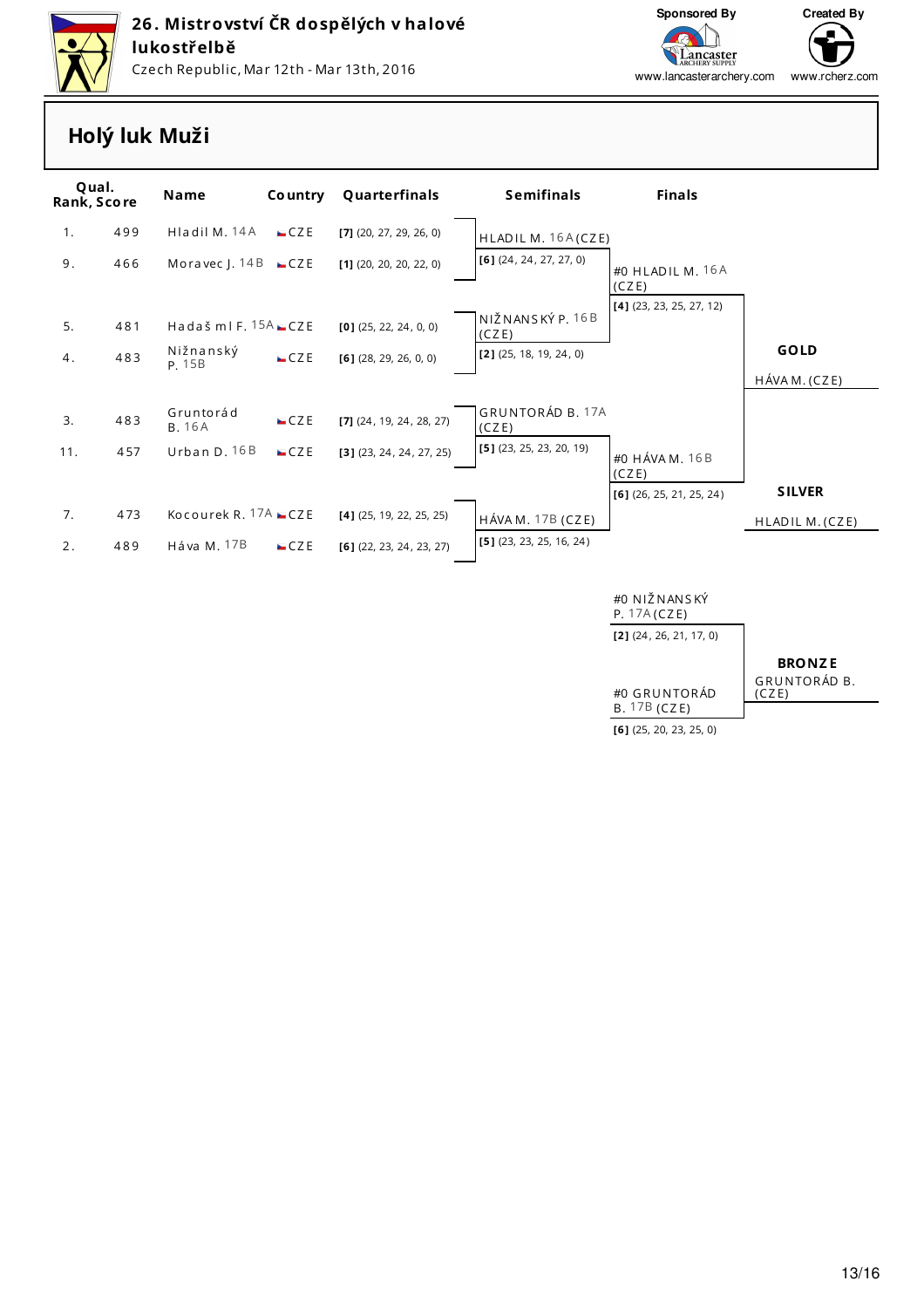

Czech Republic, Mar 12th - Mar 13th, 2016



| Qual.<br>Rank, Score |     | Name                                   | Co untry | 1/8                        |             |
|----------------------|-----|----------------------------------------|----------|----------------------------|-------------|
| 1.                   | 499 | #0 Hladil M. $10A$ $CZE$               |          | $[6]$ (24, 27, 27, 0, 0)   | <b>HLA</b>  |
| 16.                  | 433 | #0 Buriánek<br>V. 10B                  | CZE      | $[0]$ (18, 18, 22, 0, 0)   | [7] (2)     |
| 9.                   | 466 | #0 Moravec<br>1.11A                    | CZE      | $[7]$ (23, 23, 22, 21, 0)  | <b>MOF</b>  |
| 8.                   | 468 | #0 Siegel V. 11B $\blacksquare$ CZE    |          | $[1]$ (20, 22, 22, 17, 0)  | $[1]$ (2    |
| 5.                   | 481 | #0 Hadašml<br>F. 12A                   | CZE      | $[6]$ (27, 24, 28, 26, 0)  | <b>HAD</b>  |
| 12.                  | 452 | #0 Skramlík<br>M. 12B                  | CZE      | $[2]$ (19, 27, 24, 23, 0)  | $[0]$ (2    |
|                      |     |                                        |          |                            |             |
| 13.                  | 452 | #0 Spálenka st.<br><b>B.</b> 13A       | CZE      | $[2]$ (24, 12, 18, 21, 0)  | NIŽI        |
| 4.                   | 483 | #0 Nižnanský<br>P. 13B                 | CZE      | $[6]$ (23, 26, 23, 25, 0)  | $[6]$ (2    |
|                      |     |                                        |          |                            |             |
| 3.                   | 483 | #0 Gruntorád<br><b>B.</b> 14A          | CZE      | $[6]$ (24, 22, 22, 0, 0)   | GRU<br>(CZ) |
| 14.                  | 444 | #0 Vyhnal st.<br>I.14B                 | CZE      | $[0]$ (21, 16, 21, 0, 0)   | $[7]$ (2    |
|                      |     |                                        |          |                            |             |
| 11.                  | 457 | #0 Urban D. $15A$ $CZE$                |          | $[6]$ (21, 27, 26, 27, 27) | URB         |
| 6.                   | 476 | #0 Jansa L. $15B$ $\square$ CZE        |          | $[4]$ (26, 23, 26, 21, 27) | [3] (2)     |
|                      |     |                                        |          |                            |             |
| 7.                   | 473 | #0 Kocourek<br>R. 16A                  | CZE      | $[6]$ (24, 25, 27, 25, 0)  | KOC         |
| 10.                  | 459 | #0 Madurkay<br>P. 16B                  | CZE      | $[2]$ (28, 22, 22, 22, 0)  | $[4]$ (2    |
|                      |     |                                        |          |                            |             |
| 15.                  | 434 | #0 Jelínek J. $17A$ $\blacksquare$ CZE |          | $[4]$ (18, 20, 27, 25, 21) | HÁV,        |
| 2.                   | 489 | #0 Háva M. 17B $\Box$ CZE              |          | $[6]$ (26, 23, 25, 23, 27) | $[6]$ (2    |

#### Quarterfinals

| HLADIL M. $14A(CZE)$                                |
|-----------------------------------------------------|
| [7] $(20, 27, 29, 26, 0)$                           |
|                                                     |
|                                                     |
| MORAVEC J. $14B$ (CZE)<br>$[1]$ (20, 20, 20, 22, 0) |
|                                                     |
|                                                     |
| HADAŠ ML F. 15A (CZE)                               |
| $[0]$ (25, 22, 24, 0, 0)                            |
|                                                     |
|                                                     |
| NIŽNANSKÝ P. 15B (CZE)                              |
| $[6]$ (28, 29, 26, 0, 0)                            |
|                                                     |
| GRUNTORÁD B. 16A                                    |
|                                                     |
| (CZE)<br>[7] $(24, 19, 24, 28, 27)$                 |
|                                                     |
|                                                     |
| URBAN D. 16B (CZE)                                  |
| $[3]$ (23, 24, 24, 27, 25)                          |
|                                                     |
|                                                     |
| KOCOUREKR. 17A (CZE)<br>[4] (25, 19, 22, 25, 25)    |
|                                                     |
|                                                     |
| HÁVA M. <sup>17B</sup> (CZE)                        |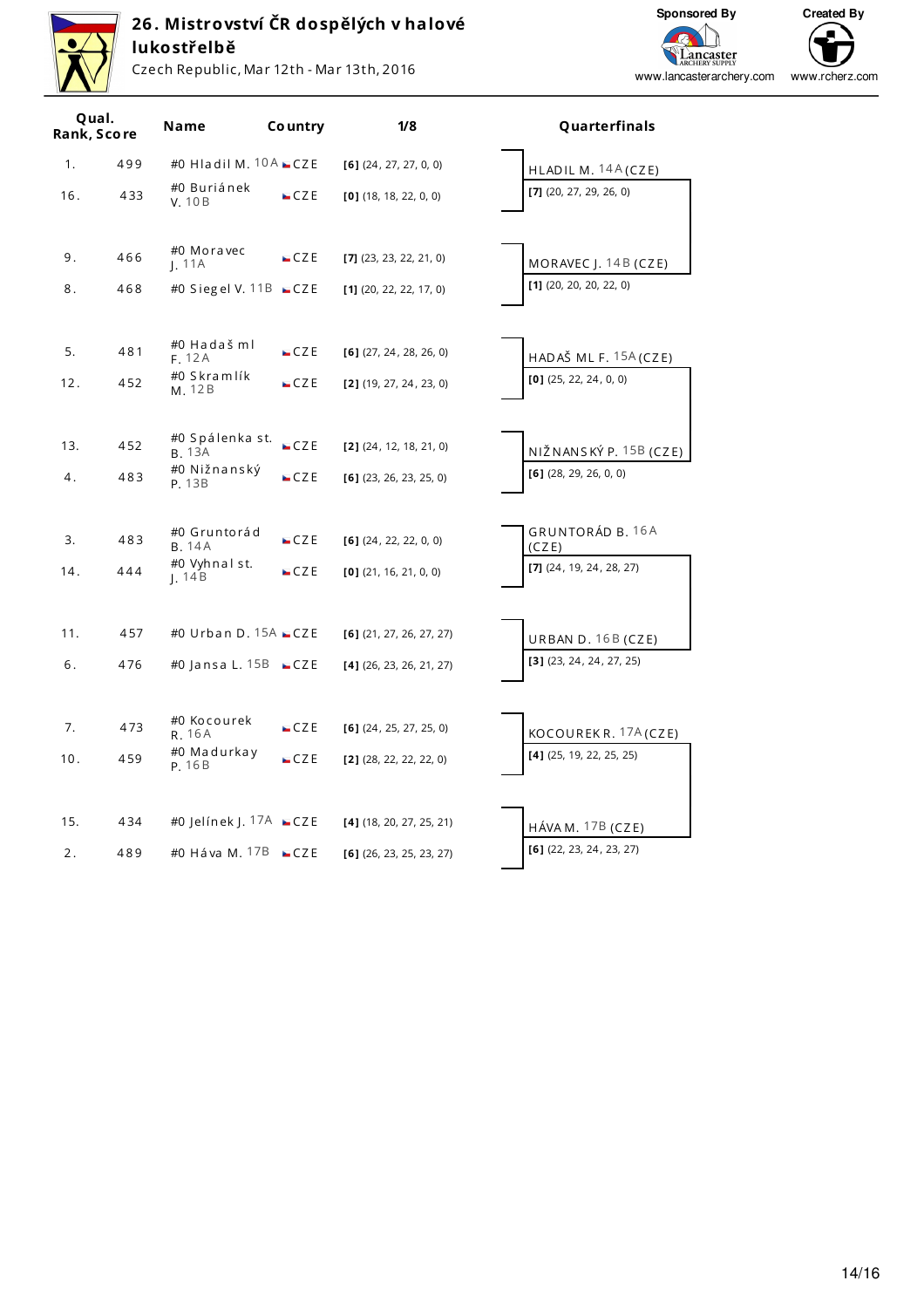



Lancaster<br><sup>ARCHERY SUPPLY</sup> www.lancasterarchery.comwww.rcherz.com

### **Holý luk Ženy**

| Qual.<br>Rank, Score |     | <b>Name</b><br><b>Country</b>                    | Quarterfinals              | <b>Semifinals</b>        | <b>Finals</b>                      |                    |
|----------------------|-----|--------------------------------------------------|----------------------------|--------------------------|------------------------------------|--------------------|
| 1.                   | 530 | Macková M. $17A$ $CZE$                           | $[6]$ (26, 23, 24, 0, 0)   | MACKOVÁM. 19A<br>(CZE)   |                                    |                    |
| 8.                   | 384 | Horáčková<br>CZE<br>1.17B                        | $[0]$ (13, 18, 16, 0, 0)   | $[6]$ (25, 26, 26, 0, 0) | #0 MACKOVÁM. 19A<br>(CZE)          |                    |
| 5.                   | 431 | Rudolfová P. 18A CZE                             | $[4]$ (19, 16, 22, 23, 23) | ČEJPOVÁK. 19B<br>(CZE)   | $[7]$ (27, 30, 28, 25, 0)          |                    |
| 4.                   | 445 | Čejpová K. 18 B $CZE$                            | $[6]$ (17, 22, 21, 24, 27) | $[0]$ (22, 22, 18, 0, 0) |                                    | <b>GOLD</b>        |
|                      |     |                                                  |                            |                          |                                    | MACKOVÁ M. (CZE)   |
| 3.                   | 483 | Majerová V. 19 $A$ $\sqsubseteq$ CZE             | $[6]$ (25, 26, 18, 0, 0)   | MAJEROVÁ V. 20A<br>(CZE) |                                    |                    |
| 6.                   | 394 | Platilová Z. 19B $CZE$                           | $[0]$ (12, 17, 17, 0, 0)   | $[0]$ (23, 20, 23, 0, 0) | #0 JIRKALOVÁR. 19B                 |                    |
|                      |     |                                                  |                            |                          | (CZE)<br>$[1]$ (21, 23, 28, 19, 0) | <b>SILVER</b>      |
| 7.                   | 390 | Heinrichová<br>CZE<br>P. 20A                     | $[0]$ (17, 12, 15, 0, 0)   | JIRKALOVÁR. 20B<br>(CZE) |                                    | JIRKALOVÁ R. (CZE) |
| 2.                   | 501 | $\textsf{Iirkalová R. 20B} \subset \textsf{CZE}$ | $[6]$ (27, 22, 23, 0, 0)   | $[6]$ (26, 27, 24, 0, 0) |                                    |                    |
|                      |     |                                                  |                            |                          | #0 ČEJPOVÁK. $20A$                 |                    |